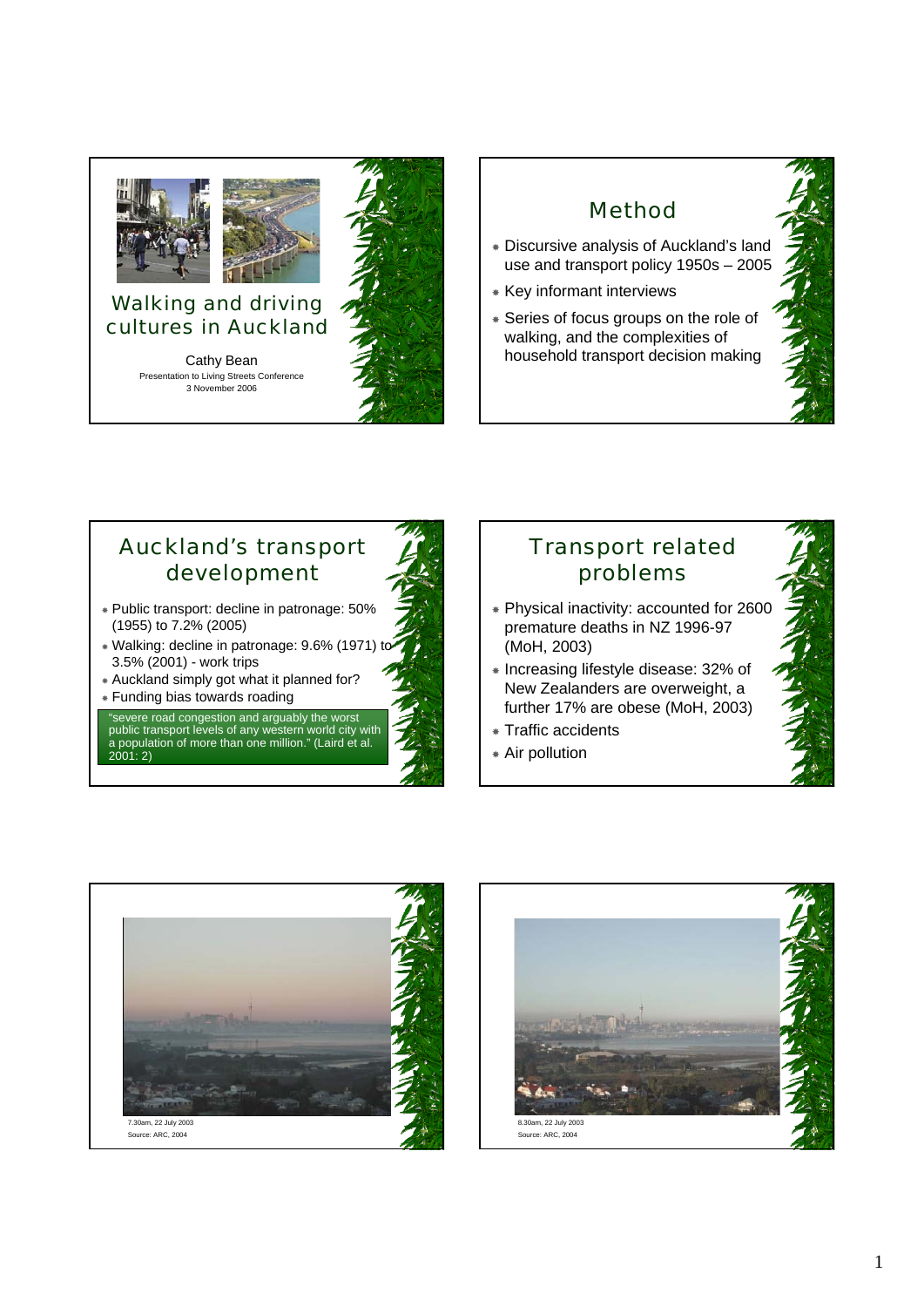



#### Positive perceptions of walking in Auckland

- Auckland has many great walking environments
- Accessible community facilities encourage walking
- Health as primary motivation for walking
- Walking facilitates opportunistic and planned social interaction and holds a particular place within urban social life

CB: So, is health a big factor in choosing to walk? Who goes for a walk just for health? Bridget: Yeah definitely

Nina: Yeah

Andrea: I do on behalf of my children, I consider it healthy for them to walk to school and so we do … I would much prefer that they did walk than taking the car. Especially … you read all of this stuff about child obesity and you know, they have a more sedentary life compared to what we used to have and so I like to try and get them moving as much as possible.

Bridget: Setting lifelong habits early.

#### Nina: Yeah

Andrea: It also just helps my son wriggle out a little bit of energy before he walks into the classroom, pings around the place.



Rebecca: I like walking where there are other people out, I think that pedestrians encourage pedestrians and that's my experience, so that's why it'd be fun walking through Kingsland, cos there's people on the footpath having their cappuccinos and that's quite lovely. And I love walking through our neighbourhood in the morning with the kids cos there's actually lots of people out walking and I have so many conversations with other kids and neighbours on the way to school and so, for me, it's about people being out encouraging me to be out really.



# Walking and place

 Participants identified that walking connects them with places

Anthony: And it's just the connection, I mean, you were talking about the route you follow down New North Road. That's not particularly picturesque or anything, but I don't know about how you see it but [when you walk] you get a connection where you just see so much and somehow it becomes more your space, you know, so that corridor that you walked, suddenly, you know, it's part of your space. But if you're just driving through it, well.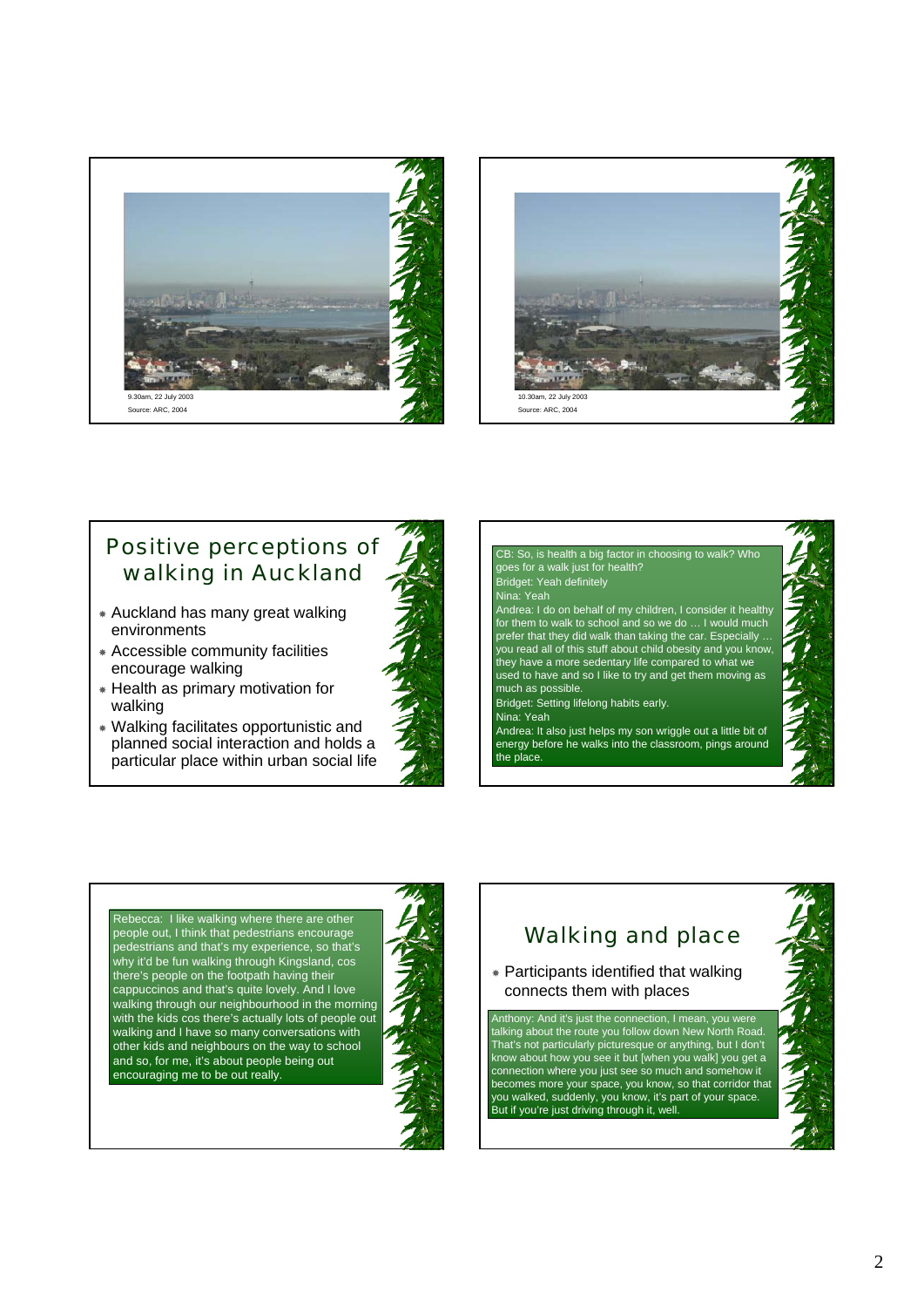### Barriers to walking

- Auckland has many automobiledominated areas that are percieved to be:
	- unpleasant for walking
	- unsafe for pedestrians, especially children



David: One of the phenomenal things that we have on our walking bus to school is that we cross the intersection of New North Road and Mt Albert Road, and the second part of that crossing … the light before the green man is a right hand turn into <mark>nan</mark><br>Ted light, an four or five cars run that red light, and so we've had to teach the kids that when the green man goes on you DON'T cross. Rebecca: Wow!…

David: You, you wait until all the cars have finished running that red light and then cross … it's just frightening that out there people are prepared to run a red light and then, when our walking bus is standing there ready to cross, there's 10 kids ...<br>about to walk out onto the road, and you just want to go up to<br>these people and say, "How can you be prepared to run over a<br>kid?" ... It's just, it bares be

ca: But that's why you don't let your seven year old walk to school.

Jeremy: So, if that's the reasoning, and I agree, it probably is,<br>and we're all sort of agreed that in Auckland there are wild<br>attitudes amongst drivers in terms of speeding, running red<br>lights, and not being prepared to s



### Barriers to walking: personal security

- Many women felt unsafe walking at night
- Some men also feared for their personal safety when walking at night
- Pervasive personal security fears for children



David: Right, so I'm really interested in this phenomenon, … this worldwide increase in paranoia, you know, in my generation, when I was a kid, my Mum felt quite ok about me walking to school from age five…

Rebecca: ....I think that a big part of it is the way the media has<br>influenced people's thinking about what it is to be a good<br>parent. And that driving your kid to school is part of being a<br>good parent and paranoia about s be injured by someone that they know ... than by a stranger.<br>But we've all, well, I certainly as a parent was kind of raised to<br>think, as a parent you know, teach your child stranger danger<br>and I think that's gone way too

David: Because I feel personally very sad that I can't as a<br>parent let my seven year old walk to school by himself.<br>Something prevents me from doing that. But I think that in<br>principle, well I mean, I did it, so I mean why to school by himself? Something's stopping



#### Barriers to walking

- Distance and time
- Weather, topography
- Retail design
- Walking as 'alternative' or 'other'



Peter: I used to get hassled because I walked so much when I was younger.

Cecelia: Hassled?

Peter: Clear as hell, they used to say, "Why don't you just catch a taxi?" and I used to say "I just enjoy walking" and sort of

Elle: I have people say that to me as well, they're like, "I always see you walking round like where I live, why do you walk everywhere?" and I'm like, "I like it"; they think I'm weird.

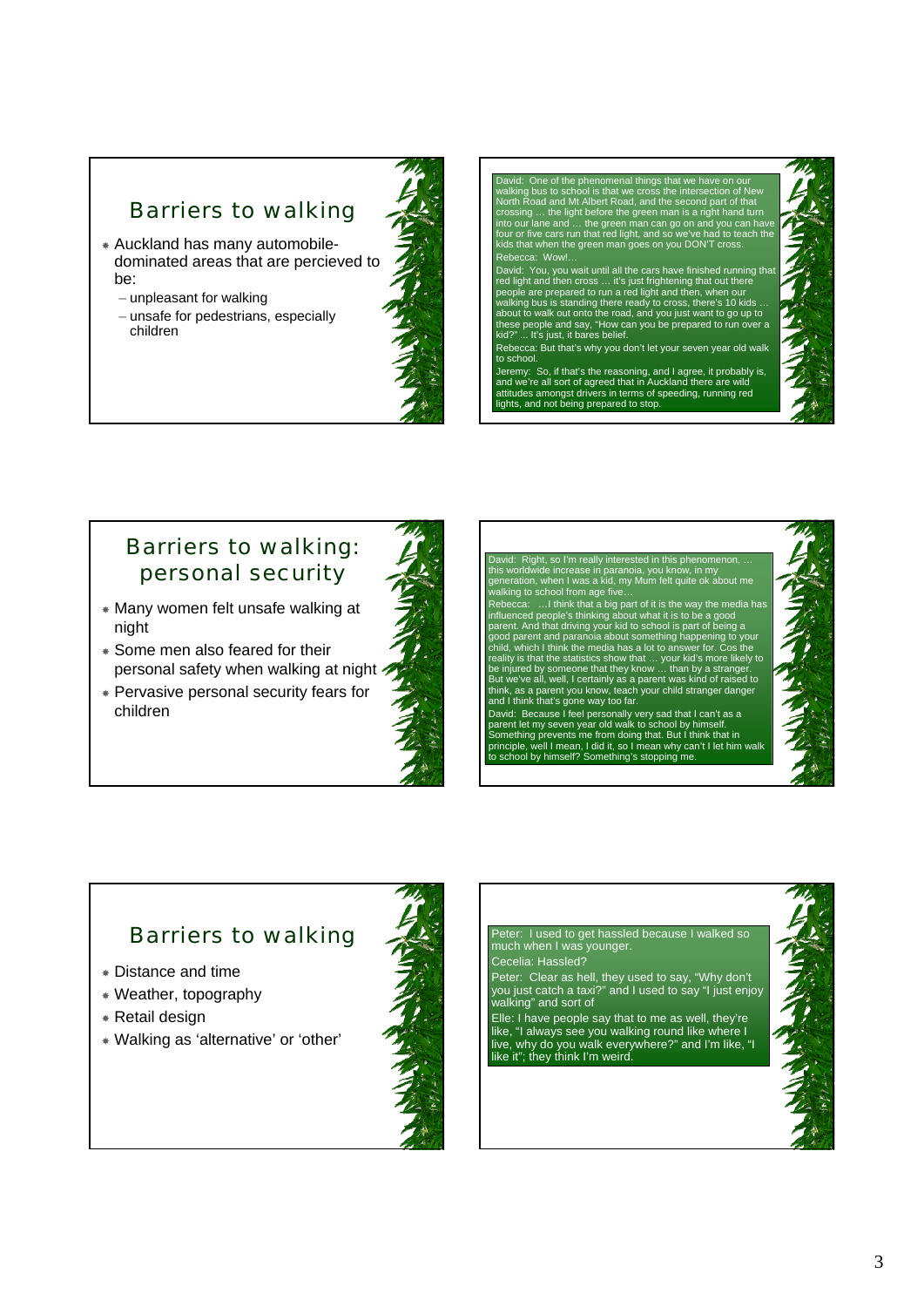#### Ubiquity of the car

- The car is pervasive in the lives and social lives of almost all participants
- Confirms claims of recent literature that we live in a civil society of 'automobility': the car has:
	- completley reconfigured civil society and urban social life – extended & flexibilised
	- changed the spatiotemporalities of everyday life become completley woven into family & social life,
	- leisure, employment & education – created a demand for flexibility which only it can fulfill
	- become one of the primary sites of lived experience



#### CB: Has anyone been unable to travel somewhere that they've wanted to, because they don't have access to a car? Peter: When my car's broken down I'm screwed Holly: I'd like to go out to the beach and up North … on the weekend but I don't have a car and

Cecelia: God it's been so long since I haven't owned a car that I just, honestly I didn't even think that that question was relevant, I didn't even know what you were talking about, that's outrageous.

Matthew: Yeah, I cannot imagine not having a car to fall back on if I needed it

Cecelia: That's right, absolutely imperative

Matthew: Yeah …You'd make do, but there'd be lots of things in life that you normally take for granted because you have a car to get there that you just wouldn't be able to do.

### Resistance to car use

- Societal pressure
- Traffic at the school gate
- Traffic accident casualties
- Traffic congestion & stress
- Environmental degradation
- Cost



#### CB: So is there a lot of pressure to drive your kids around? Andrea: There's actually, in this area, probably more of a pressure to walk, because … if I drove my children to school … people are sort of like, "Did you DRIVE?" You know, because I live two streets away, and literally, even if it's teaming with rain, like this morning, you know like we would still walk to school Melissa: Same with me… Andrea: And if you sort of turn up to Plunket coffee group or something like that and you know, you sort of feel a bit guilty for driving if you're so close…

#### Complexity of transport decision making

- Transport, housing & employment decisions
- Habit
- Car ownership